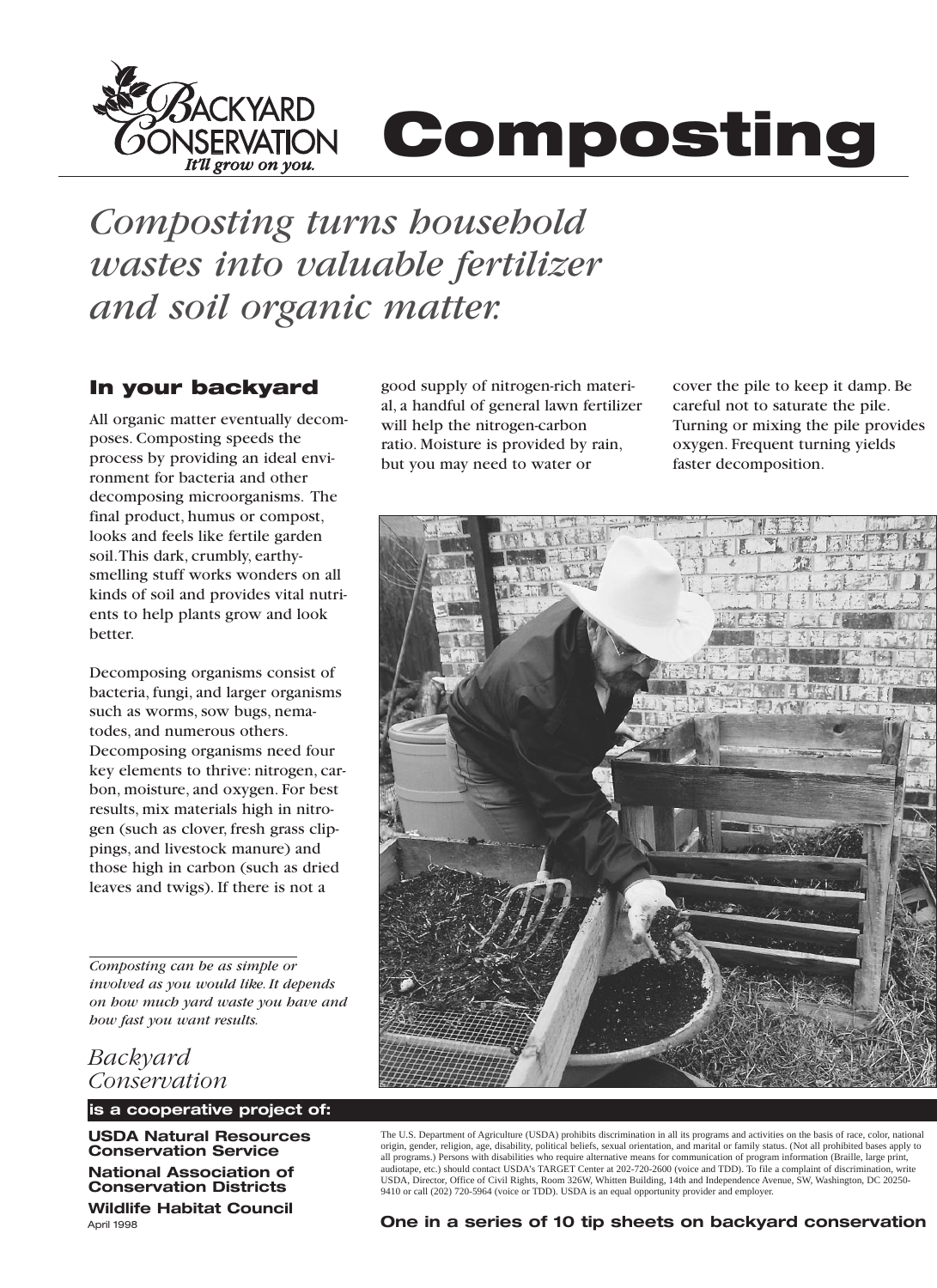## **BARD Composting**



## **Getting started**

Many materials can be added to a compost pile, including leaves, grass clippings, straw, woody brush, vegetable and fruit scraps, coffee grounds, livestock manure, sawdust, and shredded paper. Do not use diseased plants, meat scraps that may attract animals, or dog or cat manure which can carry disease. Composting can be as simple or as involved as you would like, and depends on how much yard waste you have, how fast you want results, and the effort you are willing to invest.

#### **Cold or slow composting**

With cold or slow composting, you can just pile grass clippings and dry leaves on the ground or in a bin.This method requires no maintenance, but it will take several months to a year or more for the pile to decompose. Cold composting works well if you don't have time to tend the compost pile at least every other day, have little yard waste, or are not in a hurry to use the compost.

Keep weeds and diseased plants out of the mix since the temperatures reached with cold composting may not be high enough to kill the weed seeds or disease-causing organisms. Add yard waste as it accumulates. Shredding or chopping speeds up the process.To easily shred material, run your lawn mower over small piles of weeds and trimmings.

Cold composting has been shown to be better at suppressing soil-borne diseases than hot composting. Cold composting also leaves more undecomposed bits of material, which can be screened out if desired.

## **Hot composting**

Hot composting requires more work, but with a few minutes a day and the right ingredients you can have finished compost in a few weeks depending on weather conditions. The composting season coincides





*Compost bins may be (clockwise from left) as simple as a ventilated garbage can; built with wire mesh; picket fence; pressure treated wood; brick or concrete blocks; and other materials.* 





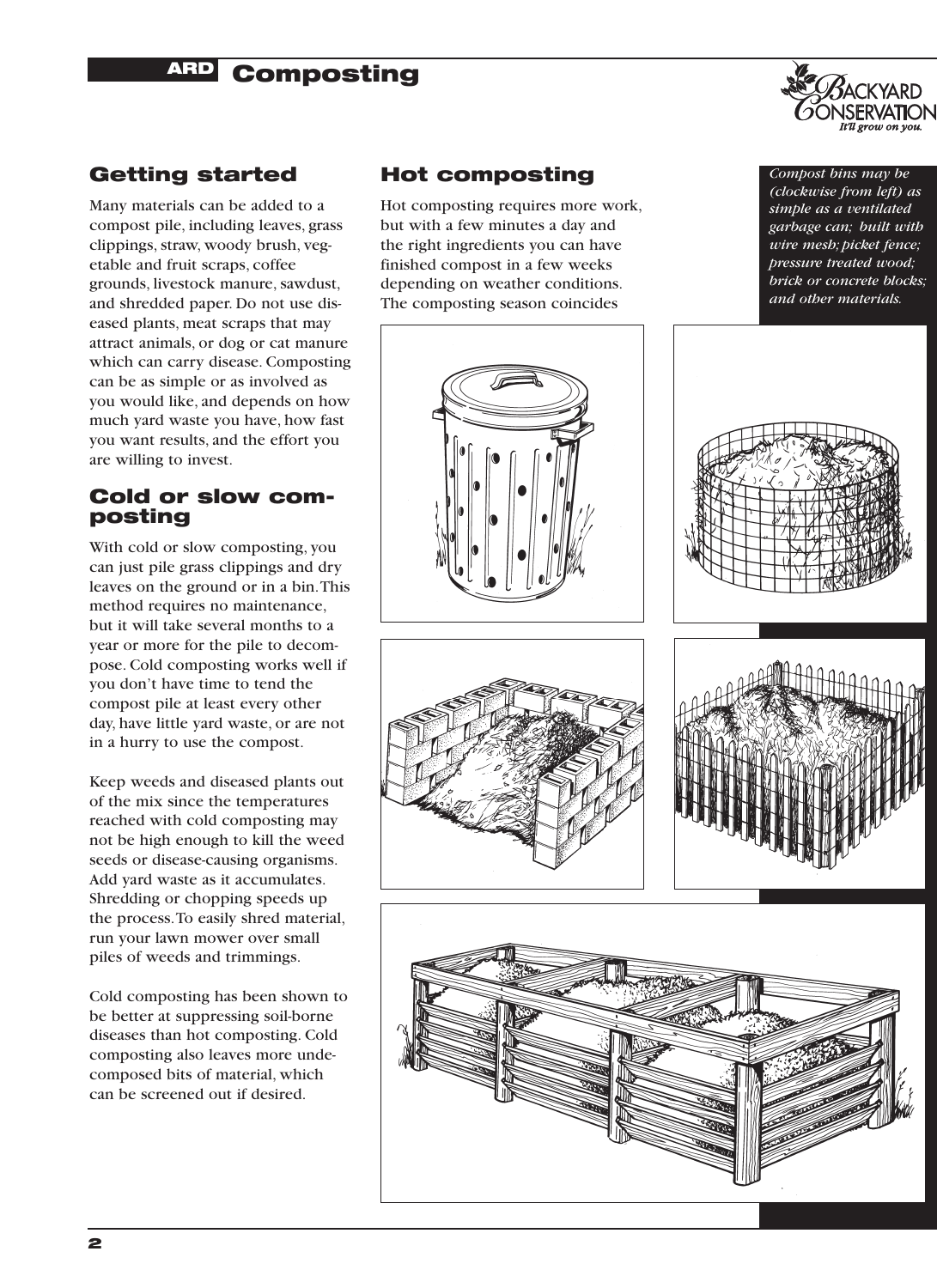# **ARD Composting**



with the growing season.When conditions are favorable for plant growth, those same conditions work well for biological activity in the compost pile. However, since compost generates heat, the process may continue later into the fall or winter.

Hot piles do best when high-carbon material and high-nitrogen material are mixed in a 1 to 1 ratio.A pile with the minimum dimensions of 3' x 3' x 3' is needed for efficient heating. For best heating, make a heap that is 4 or 5 feet in each dimension. As decomposition occurs, the pile will shrink. If you don't have this amount at one time, simply stockpile your materials until a sufficient quantity is available for proper mixing.

Hot piles reach 110 to 160 degrees Fahrenheit, killing most weed seeds and plant diseases. Studies have shown that compost produced at these temperatures has less ability to suppress diseases in the soil since these temperatures may kill some of the beneficial bacteria necessary to suppress disease.

Steps for hot composting:

- 1. Choose a level, well-drained site, preferably near your garden.
- 2.There are numerous styles of compost bins available depending on your needs.These may be as simple as a moveable bin formed by wire mesh or a more substantial structure consisting of several compartments. (See diagrams.) There are many commercially available bins.While a bin will help contain the pile, it is not absolutely necessary.You can build your pile directly on the ground.To help with aeration, you may want to place some woody material on the ground where you will build your pile.
- 3.To build your pile, either use alternating layers of high-carbon

and high-nitrogen material or mix the two together and then heap into a pile. If you alternate layers, make each layer 2 to 4 inches thick. Some composters find that mixing the two together is more effective than layering. Use approximately equal amounts of each. If you are low on high-nitrogen material, you can add a small amount of commercial fertilizer containing nitrogen.Apply at a rate of  $\frac{1}{2}$  cup of fertilizer for each 10-inch layer of material.Adding a few shovels of soil will also help get the pile off to a good start; soil adds commonly found decomposing organisms.

- 4.Water periodically.The pile should be moist but not saturated. If conditions are too wet, anaerobic microorganisms (those that can live without oxygen) will continue the process.These are not as effective or as desirable as the aerobic organisms. Bad odors are also more likely if the pile is saturated.
- 5. Punch holes in the sides of the pile for aeration.
- 6.The pile will heat up and then begin to cool. Start turning when the pile's internal temperature peaks at about 130 to 140 degrees Fahrenheit.You can track this with a compost thermometer, or reach into the pile to determine if it is uncomfortably hot to the touch.
- 7. During the composting season, check your bin regularly to assure optimum moisture and aeration are present in the material being composted.
- 8. Move materials from the center to the outside and vice versa. Turn every day or two and you should get compost in less than 4 weeks.Turning every other week

will make compost in 1 to 3 months. Finished compost will smell sweet and be cool and crumbly to the touch.

## **Common problems**

Composting is not an exact science. Experience will tell you what works best for you. If you notice that nothing is happening, you may need to add more nitrogen, water, or air. If things are too hot, you probably have too much nitrogen.Add some more carbon materials to reduce the heating. A bad smell may also indicate too much nitrogen.

Cold composting often proceeds faster in warmer climates than in cooler areas. Cold piles may take a year or more to decompose depending on the materials in the pile and the conditions.

Adding kitchen wastes to compost may attract flies and insects.To prevent this problem, make a hole in the center of your pile and bury the waste. Do not compost meat scraps, dead animals, pet manure, diseased plant material, or noxious weeds.

Check on any local or state regulations for composting in urban areas– some communities may require rodent-proof bins.

## **Vermicomposting**

Vermicomposting uses worms to compost.This takes up very little space and can be done year-round in a basement or garage. It is an excellent way to dispose of kitchen wastes.

Steps for vermicomposting:

- 1.You need a plastic storage bin. One 1' x 2' x 3.5' will be enough to meet needs of a family of 6.
- 2. Drill 8 to 10 holes, approximately 1/4" in diameter, in the bottom of the bin for drainage.